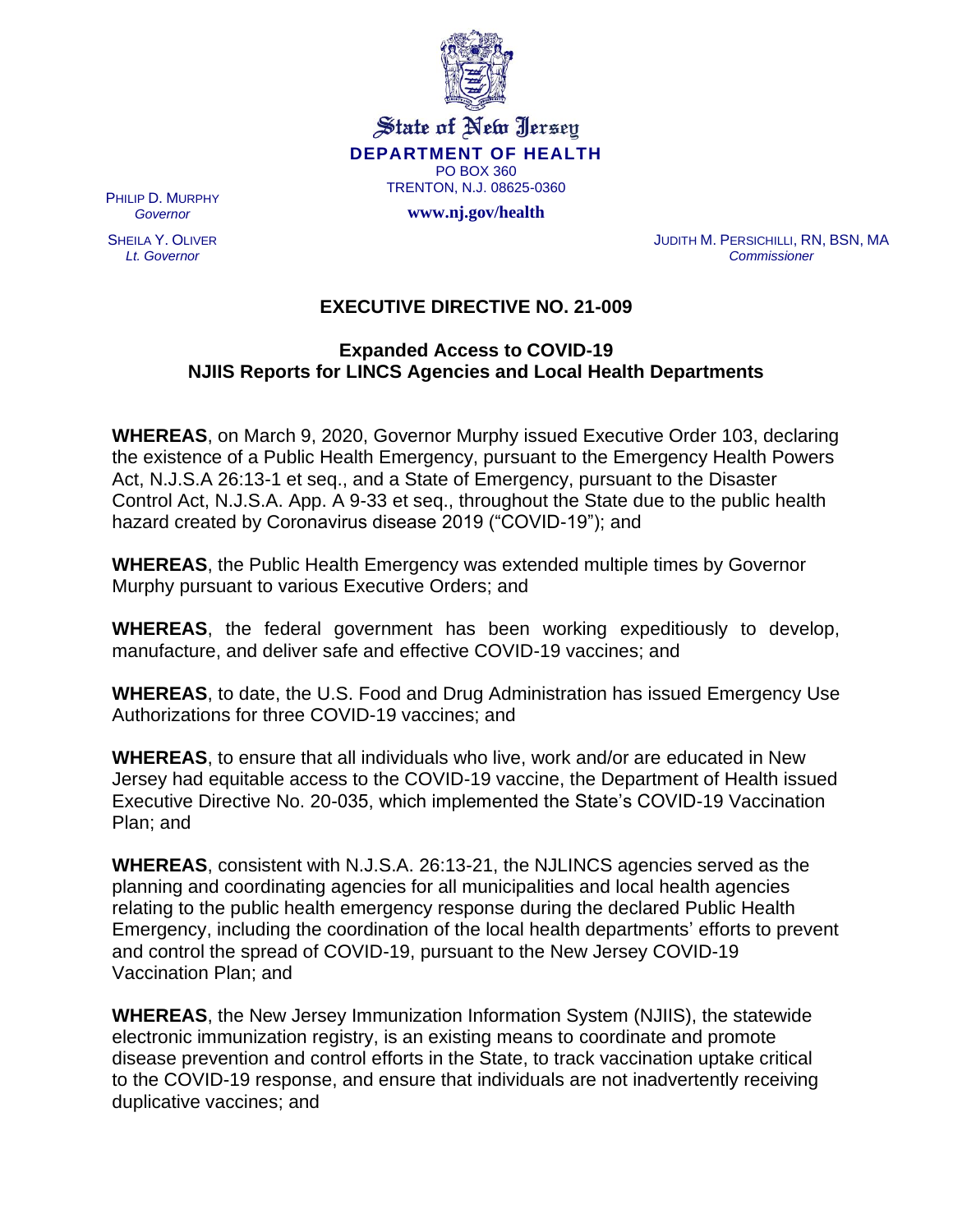**WHEREAS**, the State's COVID-19 vaccination efforts necessitated NJLINCS agencies and local health departments to have expanded access to reports in the NJIIS; and

**WHEREAS**, on June 4, 2021 Governor Murphy issued Executive Order 244, which among other things, terminated the Public Health Emergency, declared in Executive Order 103, but continued the State of Emergency; and

**WHEREAS,** by its own terms, P.L. 2021, c. 103 does not diminish, limit, or impair the power of any head of a State agency pursuant to the provisions of the Civilian Defense and Disaster Control Act; and

**WHEREAS**, P.L. 2021, c. 103 explicitly authorizes the Commissioner of Health to issue orders, directives, and waivers pursuant to the Emergency Health Powers Act related to (1) vaccination distribution, administration, and management; (2) COVID-19 testing; (3) health resources and personnel allocation; (4) data collection, retention, sharing, and access; (5) coordination of local health departments; and (6) implementation of any applicable recommendations of the Centers for Disease Control and Prevention (CDC) to prevent or limit the transmission of COVID-19, including in specific settings; and

**WHEREAS**, despite the State's extensive progress in combatting COVID-19 and the termination of the Public Health Emergency, COVID-19 remains a threat to New Jersey necessitating NJLINCS agencies to continue to serve as the planning and coordinating agencies for all municipalities and local health agencies relating to the COVID-19 pandemic response and the continuation of the NJLINCS agencies' expanded access to reports in NJIIS in order to provide local health departments with information to effectively implement the management, administration, and tracking of the State's COVID-19 vaccination efforts, consistent with P.L. 2021, ch. 103.

**NOW, THEREFORE, I, JUDITH PERSICHILLI**, Commissioner of the Department of Health, hereby orders and directs the following:

1. NJLINCS agencies shall continue to serve as the planning and coordinating agencies for all municipalities and local health agencies relating to the COVID-19 pandemic response; and

2. The Department of Health shall continue the NJLINCS agencies' expanded access to reports in NJIIS in order to provide local health departments with information to effectively implement the management, administration, and tracking of the State's COVID-19 vaccination efforts; and

3. In order to obtain continued access to NJIIS reports, each NJLINCS agency shall execute the attached Secure Protection and Handling of COVID-19 Immunization Data Agreement ("Agreement"), which is incorporated herein by reference; and